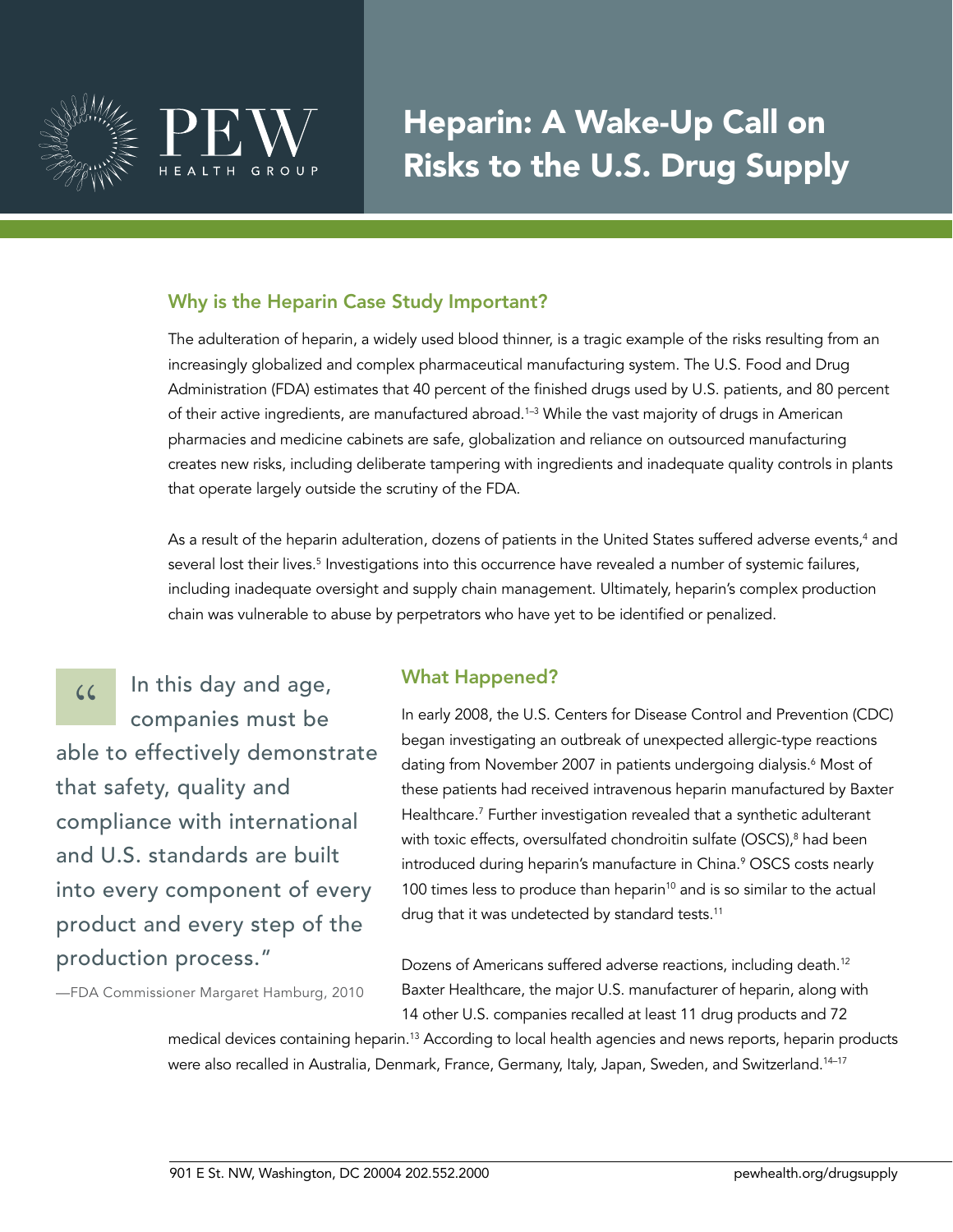In response to the adulteration, the U.S. Pharmacopeial Convention, a nongovernmental standards-setting authority for medicines in the United States, has updated its testing standards for heparin.<sup>18</sup> Baxter reports that it has instituted a number of initiatives to secure its supply chain against future adulteration—from reviewing relationships with high-risk suppliers to conducting more intensive audits.<sup>19</sup>

## How is Heparin Made?

Heparin is derived from animal mucosal tissues, almost exclusively from pigs. China, due to its large swine herds, is essential to the market for heparin.<sup>20</sup> The supply chain for the drug begins at slaughterhouses, followed by small workshops that harvest basic heparin material (known as "heparin crude") by extracting the mucous membranes from pig intestines. Heparin crude is then sold, sometimes through consolidators, to other plants that then further refine the material into an active pharmaceutical ingredient (API).<sup>21,22</sup> Finally, this API is combined with inactive ingredients (often a sterile solution) to create a finished heparin product such as a vial of injectable medicine.

# At What Point Was the Heparin Supply Chain Breached?

Both Baxter and the FDA remain unable to pinpoint the exact source or sources of the heparin adulteration, but evidence suggests OSCS was likely introduced by entities upstream of the Chinese API production site, Scientific Protein Laboratories–Changzhou (SPL-CZ). Baxter's heparin API had been manufactured using crude material from China since 1996;<sup>23</sup> SPL-CZ became part of Baxter's heparin supply chain in 2004.24,25

During investigations following the adulteration, OSCS was identified in both the finished heparin API made by SPL-CZ and in the crude material provided to the factory from Chinese consolidators.<sup>26</sup>

# Why Was the Heparin Adulterated?

The FDA believes that the adulteration was an economically motivated act.<sup>27,28</sup> OSCS entered the supply chain at a time when a widespread swine virus outbreak had greatly diminished Chinese pig herds.<sup>29</sup> The price of pigs increased in 2007,<sup>30</sup> and the cost of heparin grew more than 100 percent between May and November 2007.31

One industry insider estimates that one to three tons of OSCS must have been produced and used to dilute the heparin, which would have generated \$1 million to \$3 million in profit for those who sold it.<sup>32</sup>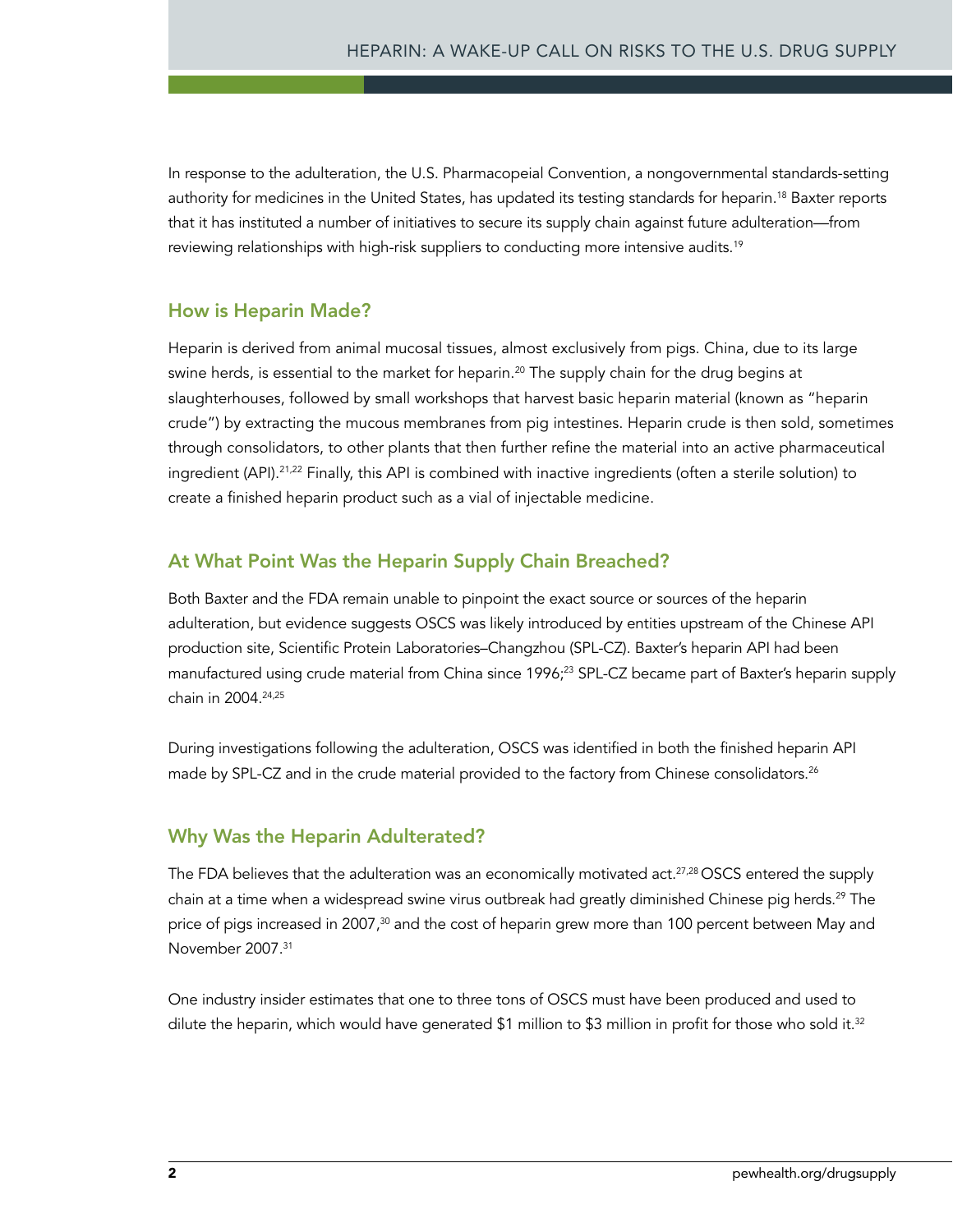## What Other Problems Were Exposed by the Tragedy?

The heparin incident revealed a number of supply chain management and oversight failures:

- Baxter began receiving heparin API made at SPL-CZ in 2004, but it did not conduct its own audit of the plant until 2007, relying instead on an earlier assessment by a different company.33
- The FDA approved SPL-CZ as a supplier for Baxter without conducting a pre-approval inspection, in part because the agency confused SPL-CZ with another site in the agency's database.<sup>34</sup>
- The inspection conducted after the adulteration by the FDA of SPL-CZ found a number of manufacturing quality issues, including insufficient quality control systems for incoming raw materials.35
- When Baxter sent investigators to retroactively evaluate its supply chain in 2008, they were denied access to upstream workshops and consolidators.36 The FDA was also denied access to two upstream consolidators of heparin.37
- SPL-CZ was classified within China as a chemical plant and therefore was not registered with the Chinese State Food and Drug Administration.38 As a result, it likely did not receive any oversight from the Chinese authorities.

#### What Can Be Done to Protect Patients?

To prevent another event like the heparin adulteration, Congress must enact legislative reforms to better safeguard the U.S. pharmaceutical supply. The legislation must:

- Ensure meaningful control of globalized pharmaceutical manufacturing by requiring modernized systems for supply chain management and quality.
- Increase FDA oversight of high-risk plants overseas through adequate resources and improving the agency's infrastructure and tracking systems.
- Eliminate barriers to FDA's drug supply safety work by providing it with the regulatory authority needed to fulfill its mission.

*The Drug Safety Project works to ensure a safe, reliable pharmaceutical manufacturing and distribution system.*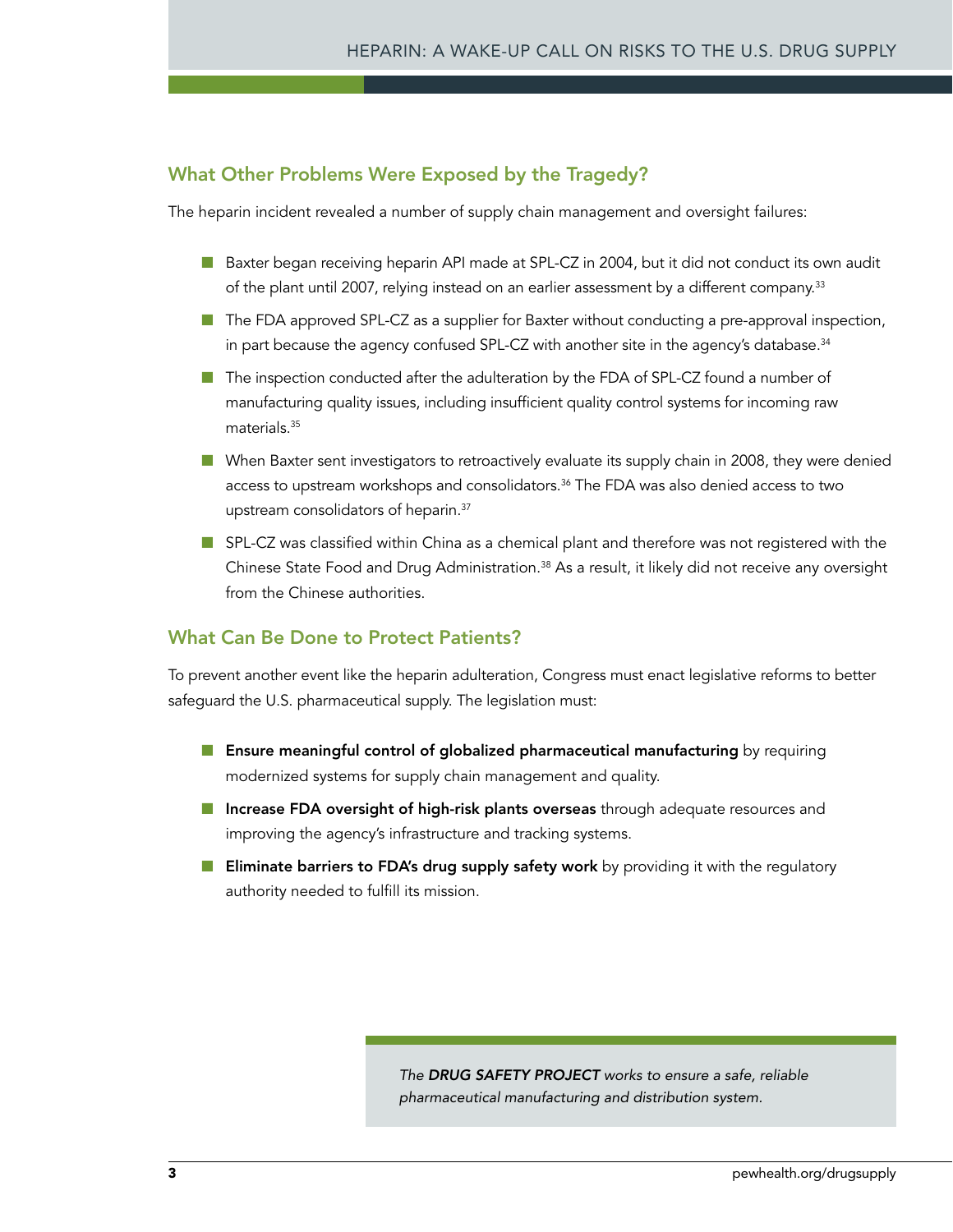#### **REFERENCES**

- 1 U.S. Government Accountability Office (September 2010) Drug Safety: FDA Has Conducted More Foreign Inspections and Begun to Improve Its Information on Foreign Establishments, but More Progress is Needed. Appendix 1: Comments from the Department of Health and Human Services. (Publication No. GAO-10-961).
- <sup>2</sup> Hamburg, Margaret. Commissioner, United States Food and Drug Administration. Testimony before the Subcommittee on Oversight and Investigations, Committee on Energy and Commerce, United States House of Representatives. April 13, 2011. http://republicans.energycommerce.house.gov/Media/file/Hearings/ Oversight/041311/Hamburg.pdf. Accessed April 27, 2011.
- <sup>3</sup> U.S. Government Accountability Office (March 1998) "Food and Drug Administration: Improvements Needed in the Foreign Drug Inspection Program" (Publication No. GAO/HEHS-98-21).
- 4 U.S. Government Accountability Office (October 2010). Food and Drug Administration: Response to Heparin Contamination Helped Protect Public Health; Controls That Were Needed for Working With External Entities Were Recently Added. (Publication No. GAO-11-95).
- 5 Ibid.
- 6 United States Centers for Disease Control and Prevention. Acute Allergic-Type Reactions Among Patients Undergoing Hemodialysis—Multiple States, 2007–2008. Morbidity and Mortality Weekly Report, February 1, 2008 / 57 (Early Release); 1–2. http://www.cdc.gov/mmwr/preview/mmwrhtml/mm57e201a1.htm. Accessed May 3, 2011.
- 7 Ibid.
- <sup>8</sup> Kishimoto, Takashi Kei, Viswanathan, Karthik, et al. Contaminated Heparin Associated with Adverse Clinical Events and Activation of the Contact System. *New England Journal of Medicine*, June 5, 2008 358: 2457–67.
- <sup>9</sup> Usdin, Steve. The Heparin Story. *International Journal of Risk & Safety in Medicine*. Vol. 21, 99–103. 2009.

<sup>10</sup> Ibid.

- 11 Parkinson, Robert L., Chief Executive Officer, Baxter International. Before the Subcommittee on Oversight and Investigations, Committee on Energy and Commerce, United States House of Representatives. April 29, 2008.
- <sup>12</sup> U.S. Government Accountability Office (October 2010). Food and Drug Administration: Response to Heparin Contamination Helped Protect Public Health; Controls That Were Needed for Working With External Entities Were Recently Added. (Publication No. GAO-11-95).
- $13$  Ibid.
- 14 Bogdanich, Walt. Japan: Heparin Recalled as Precaution. *New York Times*. March 11, 2008. http://query.nytimes.com/ gst/fullpage.html?res=9B02E1DD1F3AF932A25750C0A96E9C8B63. Accessed August 20, 2010.
- 15 Schwartzkopff, Frances. Sweden Pulls Contaminated Sanofi Heparin Batches (Update3). *Bloomberg*. April 24, 2008. http://www.bloomberg.com/apps/news?pid=newsarchive&sid=aj.u8ersCaQc&refer= europe. Accessed August 20, 2010.
- 16 Swissmedic recalls Heparin products in Switzerland. Swissmedic. March 20, 2008. http://www.swissmedic.ch/ aktuell/00003/00564/index.html?lang=en. Accessed August 20, 2010.
- <sup>17</sup> Australian Government Department of Health and Ageing Therapeutic Goods Administration. Heparin products safety alerts & advisory statements. http://www.tga.gov.au/alerts/medicines/heparin1.htm%20. Accessed February 21, 2011.
- <sup>18</sup> Usdin, Steve. The Heparin Story. *International Journal of Risk & Safety in Medicine*. Vol.21, 99–103. 2009.
- <sup>19</sup> Gardner, Erin. Director, Corporate Communications, Baxter International Inc. Direct communication, February 19, 2010.
- <sup>20</sup> Usdin, Steve. The Heparin Story. *International Journal of Risk & Safety in Medicine*. Vol. 21, 99–103. 2009.